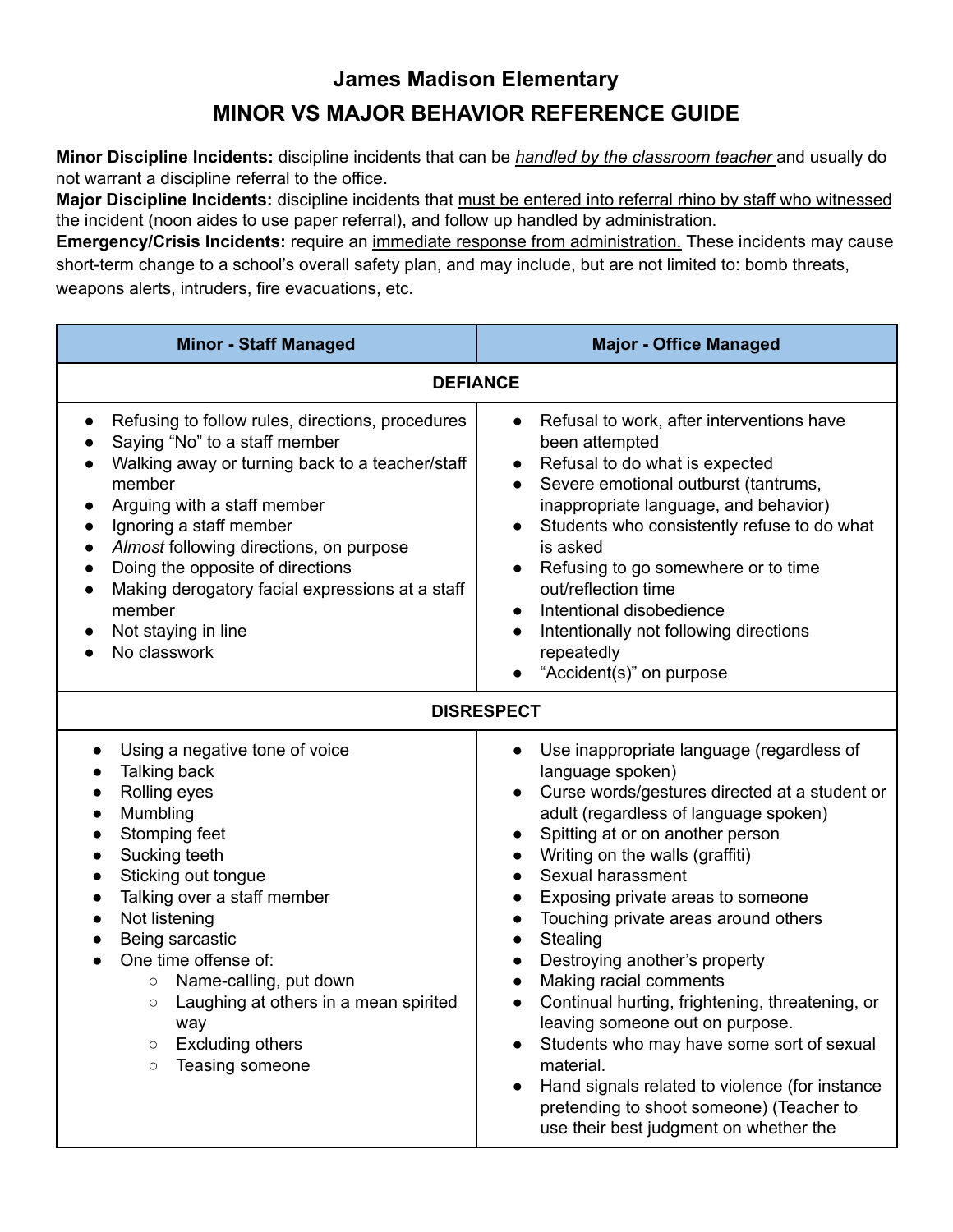|                                                                                                                                                                                                                                                                                                                                                                                                                                                                                                                                                                                                                                                                                                                                                                                                                                                                                                                                                                                                                                                     | behavior is acceptable depending on student<br>developmental level, younger vs. older)                                                                                                                                                                                                                                                                                                                                                                                                                                                                                                                                                                                                                                                                                                                                                               |  |
|-----------------------------------------------------------------------------------------------------------------------------------------------------------------------------------------------------------------------------------------------------------------------------------------------------------------------------------------------------------------------------------------------------------------------------------------------------------------------------------------------------------------------------------------------------------------------------------------------------------------------------------------------------------------------------------------------------------------------------------------------------------------------------------------------------------------------------------------------------------------------------------------------------------------------------------------------------------------------------------------------------------------------------------------------------|------------------------------------------------------------------------------------------------------------------------------------------------------------------------------------------------------------------------------------------------------------------------------------------------------------------------------------------------------------------------------------------------------------------------------------------------------------------------------------------------------------------------------------------------------------------------------------------------------------------------------------------------------------------------------------------------------------------------------------------------------------------------------------------------------------------------------------------------------|--|
| <b>Minor - Staff Managed</b>                                                                                                                                                                                                                                                                                                                                                                                                                                                                                                                                                                                                                                                                                                                                                                                                                                                                                                                                                                                                                        | <b>Major - Office Managed</b>                                                                                                                                                                                                                                                                                                                                                                                                                                                                                                                                                                                                                                                                                                                                                                                                                        |  |
| <b>DISRUPTION</b>                                                                                                                                                                                                                                                                                                                                                                                                                                                                                                                                                                                                                                                                                                                                                                                                                                                                                                                                                                                                                                   |                                                                                                                                                                                                                                                                                                                                                                                                                                                                                                                                                                                                                                                                                                                                                                                                                                                      |  |
| Throwing a small object that did not hit<br>$\bullet$<br>another person (i.e. pencil)<br>Talking/laughing/ crying<br>$\bullet$<br>Making annoying noises<br>$\bullet$<br>Loud outbursts<br>$\bullet$<br>Cell phone (1st offense)<br>Crawling, rolling on the floor, hiding<br>$\bullet$<br>Being out of their seat<br>$\bullet$<br>Gossiping<br>$\bullet$<br>Constantly going to the restroom<br>Tapping a pencil<br>$\bullet$<br>Sighing<br>$\bullet$<br>Sleeping/snoring<br>$\bullet$<br>Singing/humming<br>$\bullet$<br>Intentional body noises<br>$\bullet$<br>Passing notes<br>$\bullet$<br>Running around the room<br>$\bullet$<br>Slamming the door<br>$\bullet$<br>Whistling<br>$\bullet$<br>Minor safety concerns such as leaning back<br>$\bullet$<br>in the chair, objects on the floor, etc.<br>Unorganized, unprepared<br>$\bullet$<br>Out of seat<br>$\bullet$<br>Hallway and bathroom misconduct<br>$\bullet$<br>Not following the procedure in bathrooms and<br>hallway<br>Turning lights off in the bathroom<br>Mimicking, echoing | Behavior that disrupts the entire class over a<br>long period of time when the student cannot<br>focus on the positive behavior asked of him<br>(examples: screaming in anger, crying,<br>hiding under the table, running away)<br>Throwing a small object (i.e. chair)<br>$\bullet$<br>Yelling that interferes with instruction<br>Leaving the classroom without permission<br>$\bullet$<br>Throwing a tantrum<br>Dress code violation<br>$\bullet$<br>Repeated minor infractions over time (i.e.<br>refusal to comply with teacher's<br>warnings/requests to stop<br>Passing notes of a serious nature (i.e.<br>$\bullet$<br>harassment, inappropriate language, threats)<br>Inappropriate Display of Affection<br>Anything sexually inappropriate<br>$\circ$<br>Sexual material<br>$\circ$<br>Kissing<br>$\circ$<br>Touching of bodies<br>$\circ$ |  |
| <b>PROPERTY MISUSE / DAMAGE</b>                                                                                                                                                                                                                                                                                                                                                                                                                                                                                                                                                                                                                                                                                                                                                                                                                                                                                                                                                                                                                     |                                                                                                                                                                                                                                                                                                                                                                                                                                                                                                                                                                                                                                                                                                                                                                                                                                                      |  |
| Misusing school property or individual<br>$\bullet$<br>property without intent to damage<br>Standing on toilets, chairs, desks; did not put<br>self or others' safety at-risk and came down<br>at the first request                                                                                                                                                                                                                                                                                                                                                                                                                                                                                                                                                                                                                                                                                                                                                                                                                                 | Purposefully damaging and/or destroying<br>school property or an individual's property<br>Standing on toilets, chairs, desks; put self or<br>others' safety at-risk and did not come down<br>at the first request<br>Graffiti<br>Intentionally clogging toilet or sink                                                                                                                                                                                                                                                                                                                                                                                                                                                                                                                                                                               |  |